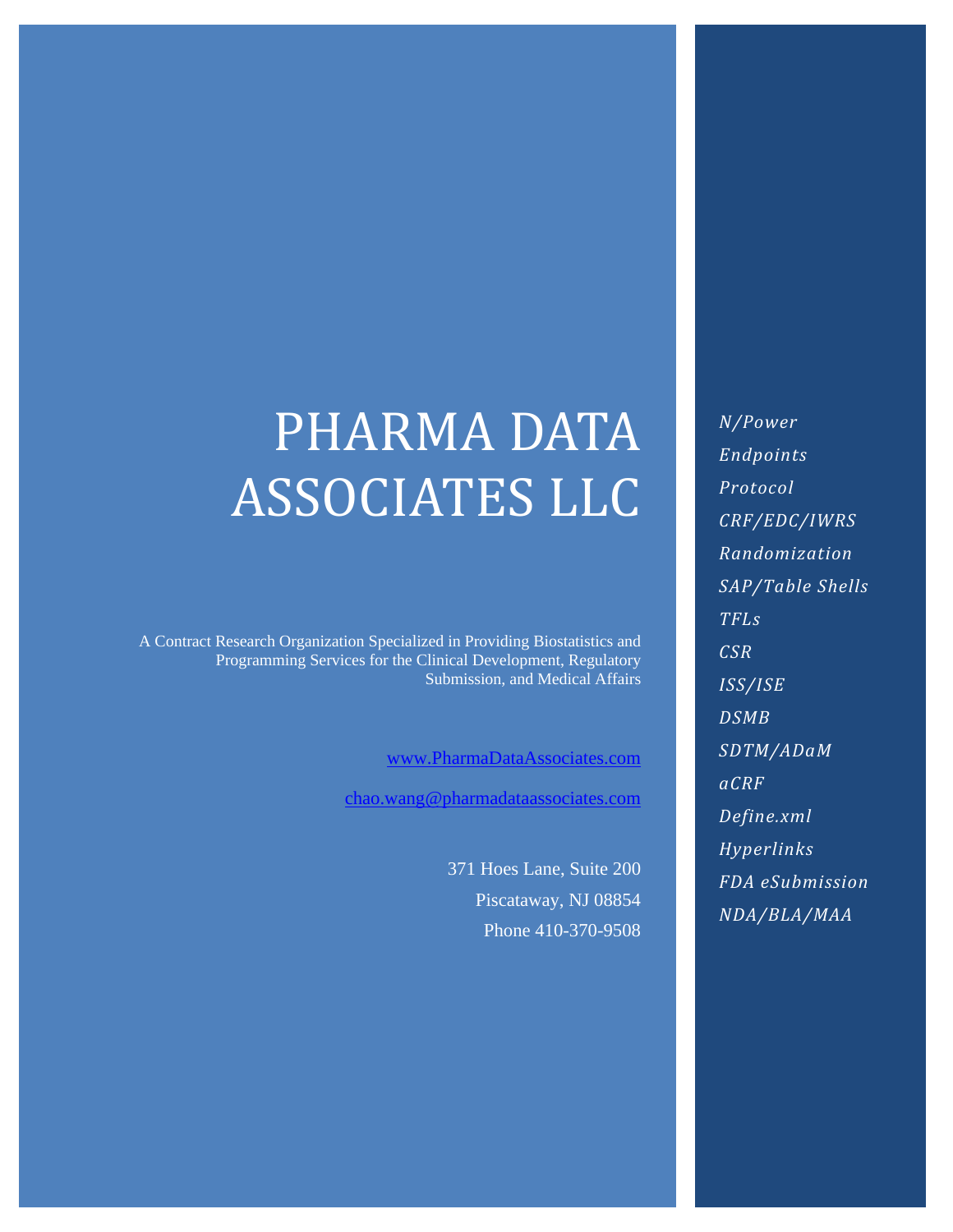

# **Table of Contents**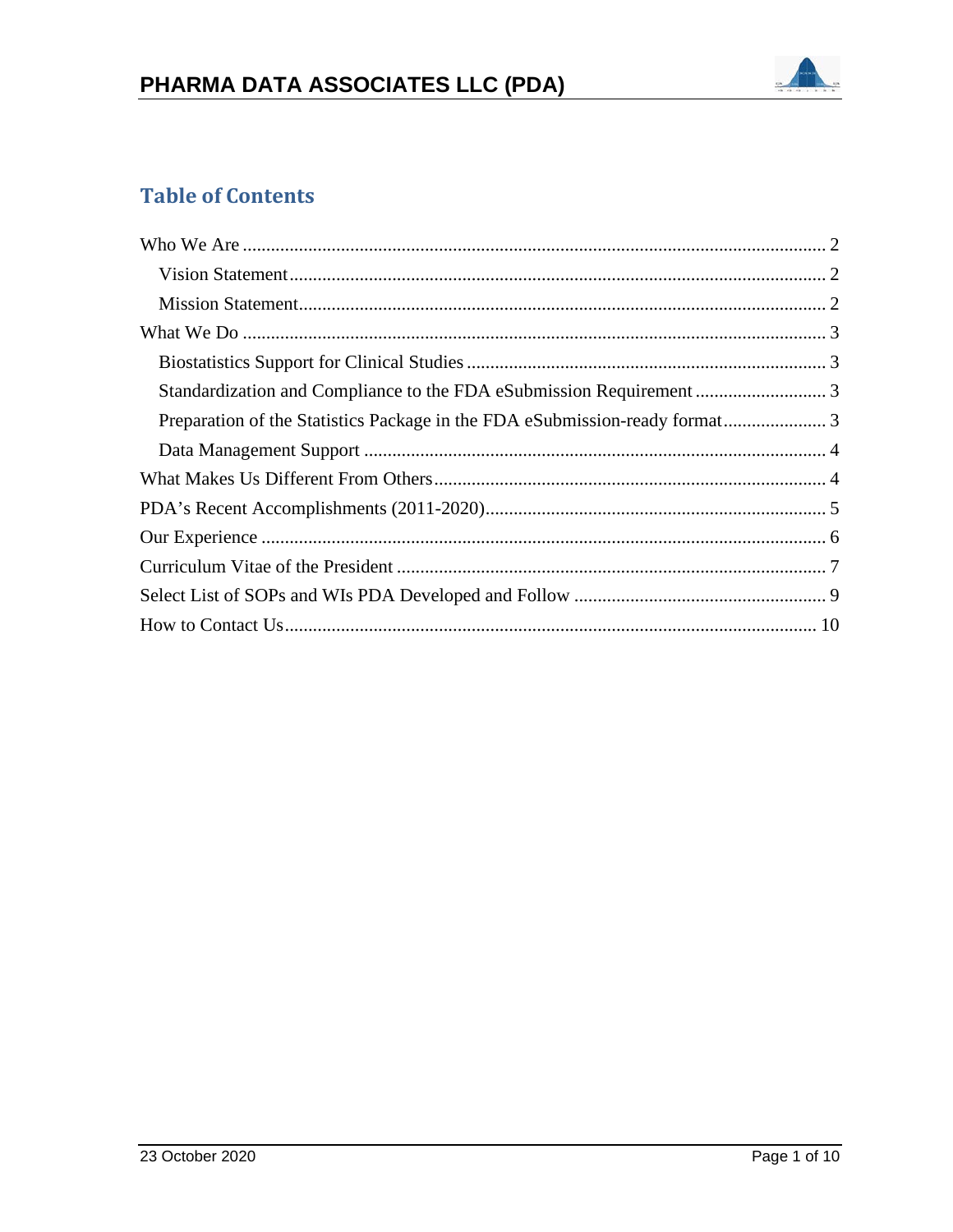

# <span id="page-2-0"></span>**Who We Are**

We are a team of experienced statisticians and SAS programmers who worked together under the leadership of Chao Wang, PhD, president of Pharma Data Associates (PDA).

Individually or as a team, we have provided a full range biostatistics support to the clinical development. We supported protocol development, wrote Statistical Analysis Plans (SAPs) for individual CSR and for ISS and ISE for NDA/MAA submission, programmed in SAS for Tables/Listings/Figures (TLFs), conducted ad hoc analyses for CSRs and manuscripts. We have successfully prepared the statistics data packages in the FDA eSubmission-compliant format for New Drug Applications (NDAs), supported the preparation of the FDA briefing books, and prepared Q/As for the FDA Advisory Committee meetings.

Prior to forming Pharma Data Associates (aka PDA), we worked in the biopharmaceutical companies and the government agencies (FDA and NIH) with growing responsibilities. We struggled with insufficient headcount and poor data quality from outside contractors. As a result of our experiences, we grew to appreciate the value of having an extension of ourselves that (1) would complement or supplement our internal resources, (2) would not have to be justified as a permanent full-time headcount, and (3) would work with us as a contributing member of our team. PDA's goal is to turn our perceived value of having "extended biometrics staff" into real value for our clients. This leads to our Vision statement.

## <span id="page-2-1"></span>**Vision Statement**

To serve as an extension of the client's Biometrics (Statistics, Programming, and Clinical Data Management) team providing support equal to or better than what the client would have expected from their own Biometrics staff.

## <span id="page-2-2"></span>**Mission Statement**

To integrate with the client's in-house staff as the supported team members providing the best Biometrics support measured by

- Quality sustainable for the regulatory submission
- Speed fitting the client's timeline
- Flexibility like the in-house staff
- Results meeting the client's objective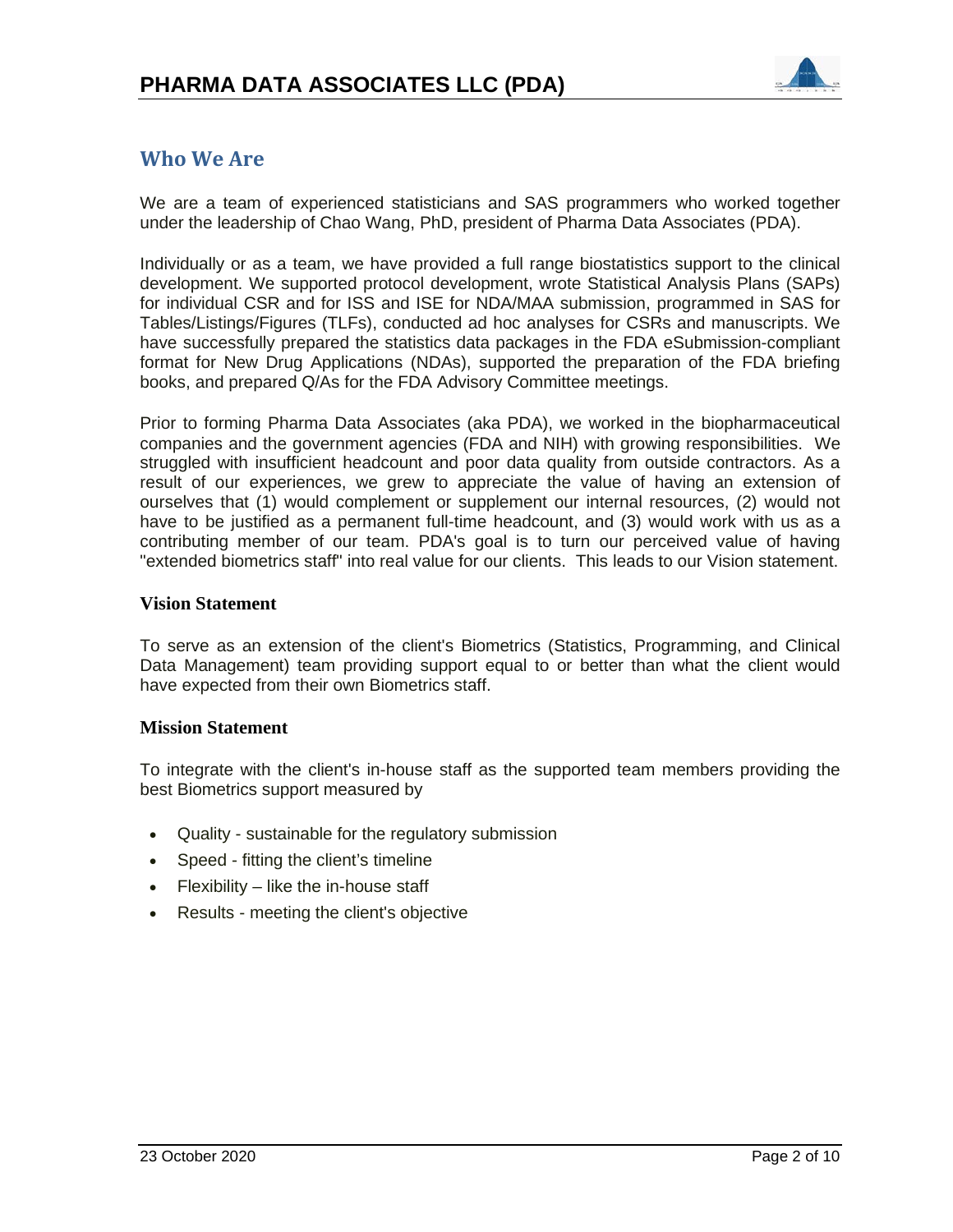

# <span id="page-3-1"></span><span id="page-3-0"></span>**What We Do**

# **Biostatistics Support for Clinical Studies**

- Provide input on the power/sample size for various study designs
- Generate randomization schedule
- Review CRF design to ensure data collection meets the protocol objective and consistent with CDISC standards
- Assist protocol design and write the statistical section
- Support interim analysis and data safety monitoring board
- Develop SAP including mock tables for individual studies or ISS/ISE (Integrated Summary of Safety/Integrated Summary of Efficacy)
- Assist data review, and protocol deviation/violation and per protocol eligibility determination
- Create patient profile listings or plots for data review and case presentation
- Program in SAS for TLFs
- Review CSR to ensure data analysis/presentation meets the study objective and the relevant FDA guidance
- Review ISS/ISE and NDA Sections 2.7.3, and 2.7.4 (Summary of Clinical Efficacy/Summary of Clinical Safety) to ensure data analysis/ presentation matches with the intended drug label and the regulatory requirements
- Represent the client in the FDA meeting
- Ad hoc analysis or data mining

## <span id="page-3-2"></span>**Standardization and Compliance to the FDA eSubmission Requirement**

- Annotate the CRF for SDTM datasets
- Create CDISC SDTM (Clinical Data Interchange Standards Consortium Study Data Tabulation Model) datasets from raw datasets
- Create Define.xml for SDTM datasets
- Create analysis datasets or CDISC ADaM datasets (Analysis Data Model) and the associated Define.xml
- Program in SAS for TLGs using the FDA recommended linear process (from raw data to SDTM to analysis data (or ADaM) to TLGs)

## <span id="page-3-3"></span>**Preparation of the Statistics Package in the FDA eSubmission-ready format**

- Check datasets for compliance to the FDA eSubmission requirements
- Create datasets in SAS v5 Xport format for all studies
- Create the folder structure per eSubmission requirement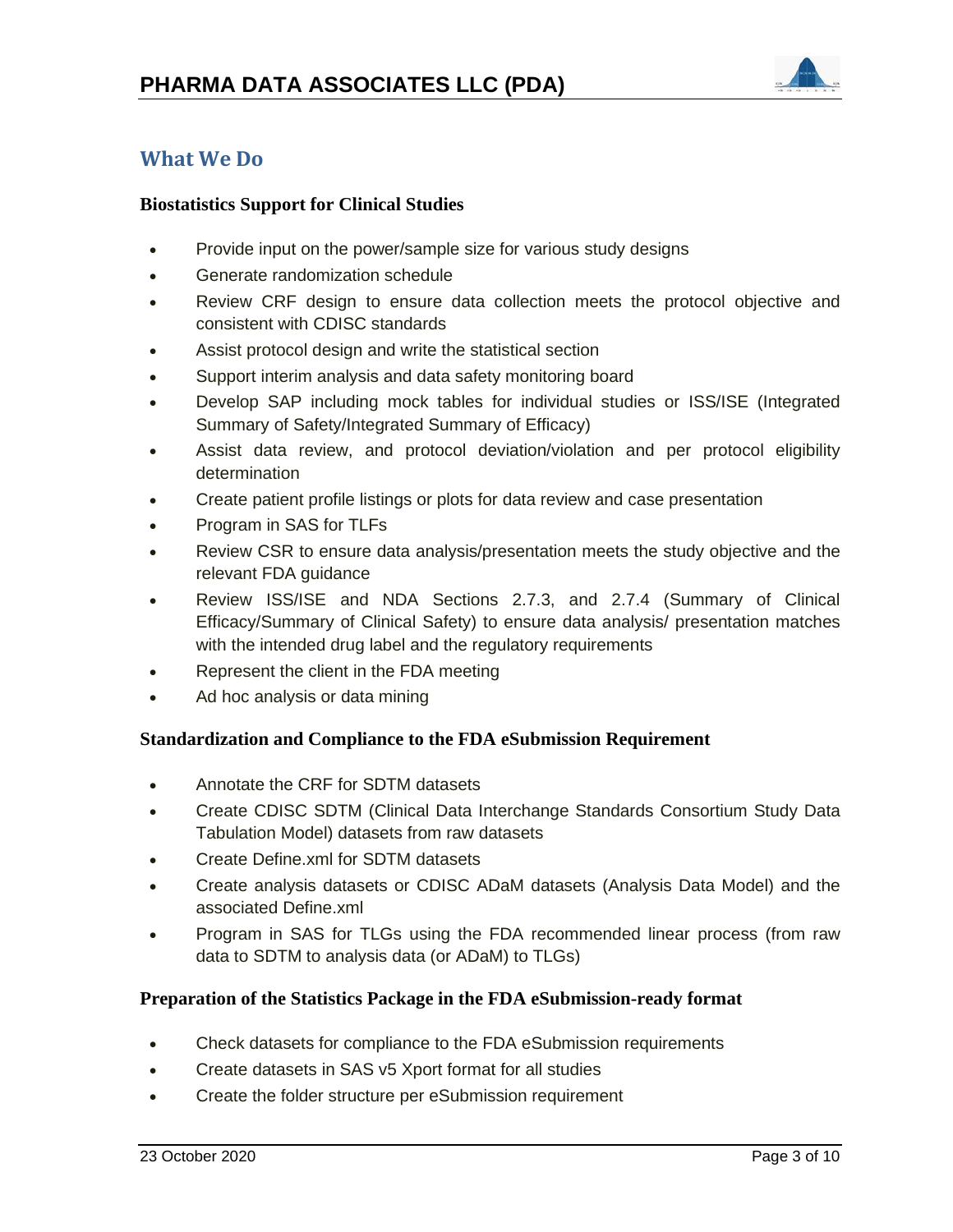

- Copy SAS datasets, aCRFs, Define.xml, and programs into the respective folders
- Create hyperlinks in the Define.xml for SAS datasets, aCRFs, and programs
- Create data sets and listings per the FDA BIMO requirement

# <span id="page-4-0"></span>**Data Management Support**

- Provide data management oversight
- Review or develop DMP, eCRF, data entry guidance, and edit checks
- Participate or manage third party data management activities (data cleaning, query resolution, data review and lock)
- Act as liaison between client, PDA biostatistics, and the third party data management

# <span id="page-4-1"></span>**What Makes Us Different From Others**

- Former FDA statistical reviewer and current CDISC SDS committee member
- Advised by the former FDA medical team leader and biostatistical division director
- Supported by consultant physicians who held CMO positions and worked with us closely in the past
- Partnering with a reputable EDC/Data Management vendor to jointly provide low cost, full Biometrics services
- Strong Desire to work with you as your extension, providing quality, speed, and flexible support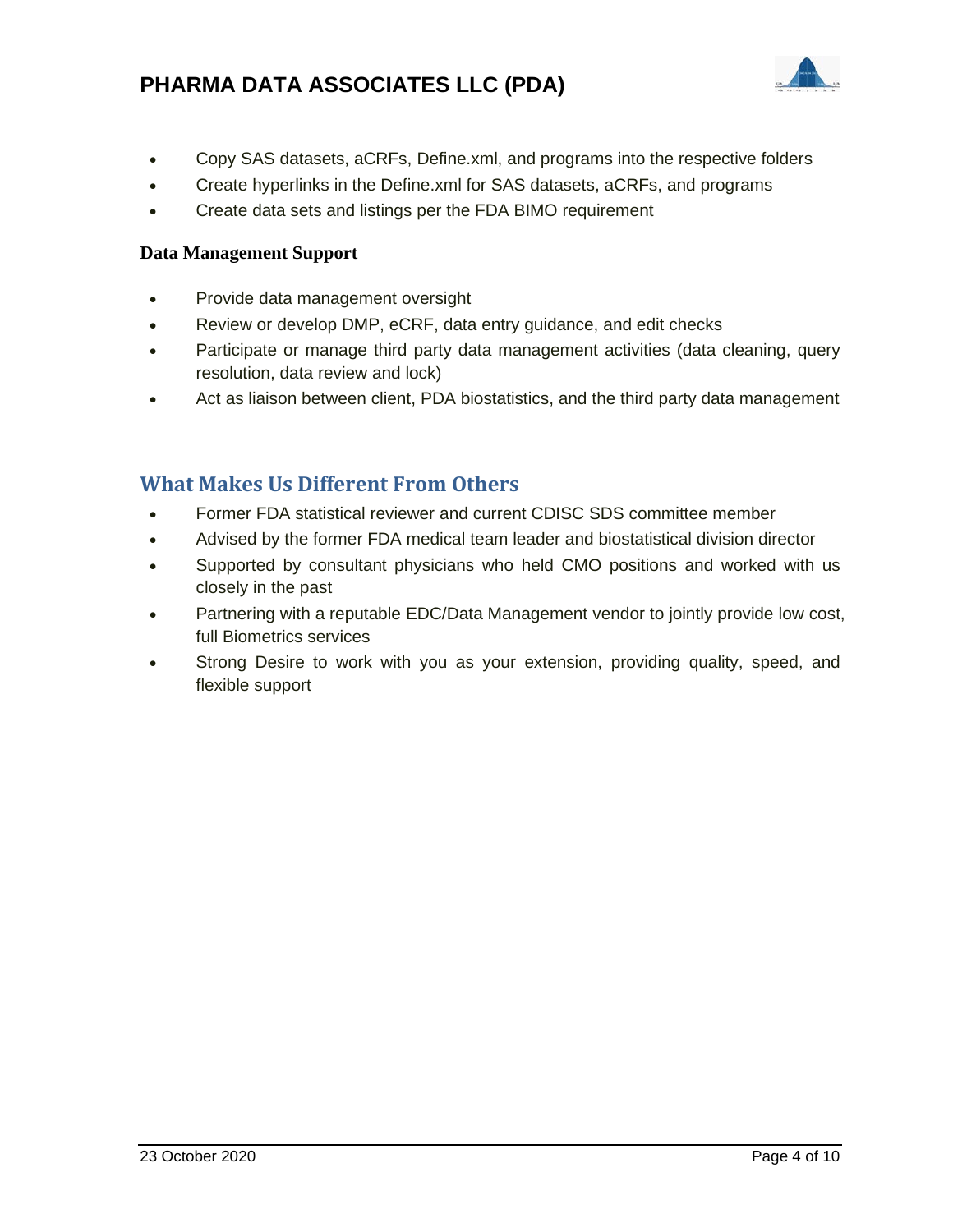# **PHARMA DATA ASSOCIATES LLC (PDA)**



# <span id="page-5-0"></span>**PDA's Recent Accomplishments (2011-2020)**

- Provided the biostatistical support for the phase 3 development programs resulting in
	- o 4 NDA/MAA successfully filed and approved
	- o 2 NDA in preparation
	- o ISS/ISE TLFs, and FDA's BIMO listings and OSI data sets
	- o FDA eSubmission-compliant data packages
- Completed seven Phase 3 studies and many Phase 2 and 1 studies
	- o SAP/TLF shells, statistical analysis and TLFs generation
	- o SDTM and ADaM data packages
	- o CSR and manuscript review
	- Passed the client's pre-Phase 3 and Post NDA biostatistics audits
		- o Passed EMA inspector audit and interview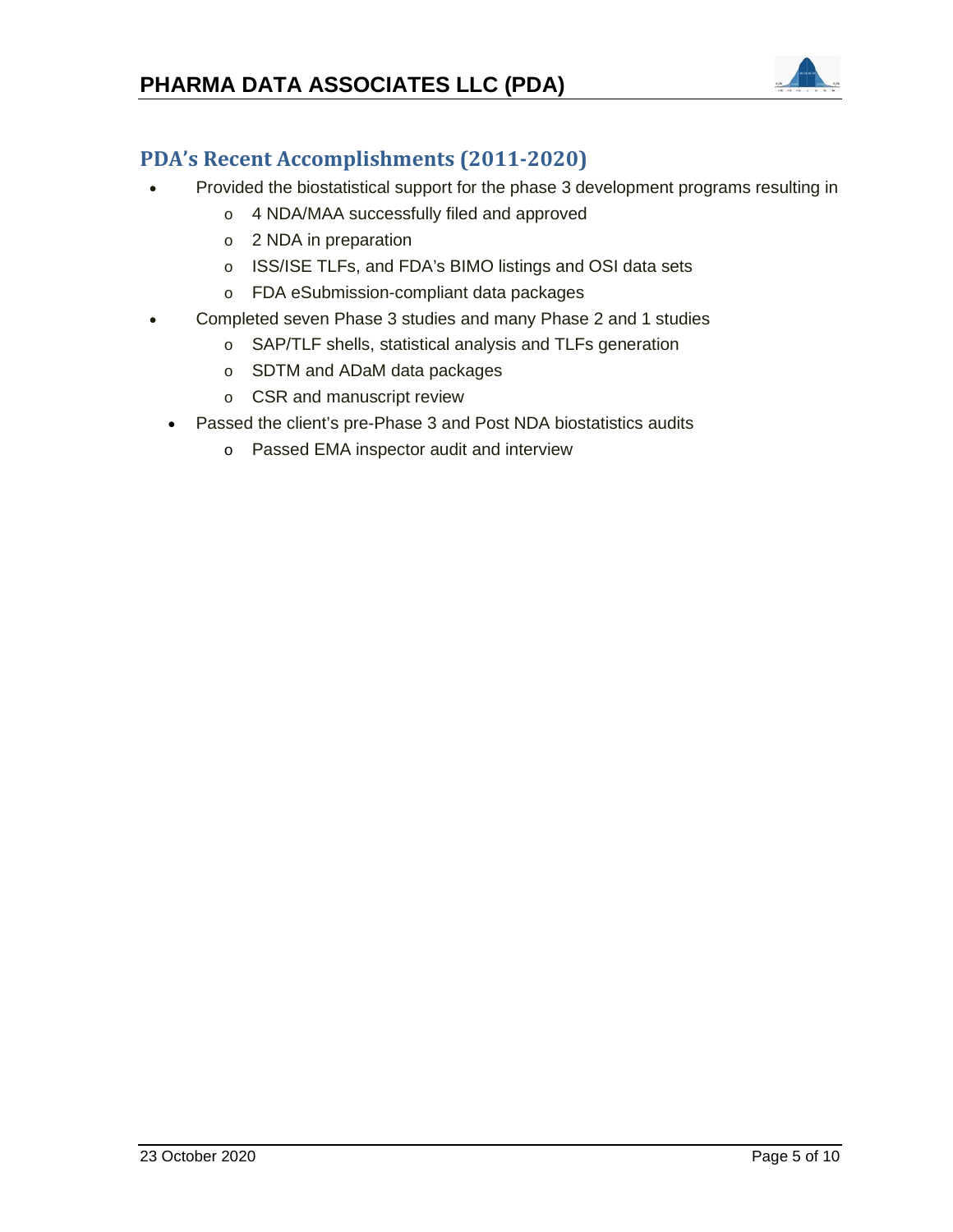

# <span id="page-6-0"></span>**Our Experience**

| <b>System</b>    | <b>Disease</b>                   | <b>Drug/Biologic</b>       | <b>P1</b>               | P <sub>2</sub> | P <sub>3</sub>          | <b>NDA</b>              | <b>P4</b>      |
|------------------|----------------------------------|----------------------------|-------------------------|----------------|-------------------------|-------------------------|----------------|
| Immunology       | Psoriasis                        | <b>Tezorac<sup>®</sup></b> |                         |                | X                       | X                       |                |
|                  |                                  | <b>Amevive®</b>            |                         |                |                         | X                       |                |
|                  | Allergic Asthma                  | Xolair <sup>®</sup>        |                         |                |                         | X                       |                |
|                  | <b>Ankylosing Spondylitis</b>    | Enbrel®                    |                         |                |                         | $\overline{X}$          |                |
|                  | <b>Rheumatoid Arthritis</b>      | Confidential               |                         | $\overline{X}$ | $\overline{\mathsf{X}}$ |                         |                |
|                  | <b>HPV</b>                       | Confidential               |                         |                | $\overline{\mathsf{X}}$ |                         |                |
| Oncology         | <b>Breast cancer</b>             | Herceptin®                 |                         |                |                         | $\overline{\mathsf{X}}$ |                |
|                  | Lung/Ovarian/Pancreatic/         | Confidential               | $\overline{\mathsf{x}}$ | $\overline{X}$ | $\overline{X}$          | $\overline{\mathsf{X}}$ |                |
|                  | Prostate/Colon/Glioblastoma/     |                            |                         |                |                         |                         |                |
|                  | Astrocytoma/NHL/MDS              |                            |                         |                |                         |                         |                |
|                  | Mucositis, Anemia                | Confidential               |                         | $\overline{X}$ | $\overline{X}$          |                         |                |
| <b>CVS</b>       | PCI/ACS                          | <b>ReoPro®</b>             |                         |                |                         | X                       |                |
|                  | MI/IS                            | Confidential               |                         |                | $\overline{\mathsf{X}}$ |                         |                |
| Gastroenterology | Celiac disease                   | Confidential               |                         | $\overline{X}$ |                         |                         |                |
|                  | Eosinophilic gastritis           | Confidential               |                         | X              |                         |                         |                |
|                  | OINV/OIC                         | Confidential               | $\overline{X}$          | $\overline{X}$ | $\overline{\mathsf{X}}$ |                         |                |
|                  | <b>CINV</b>                      | Varubi <sup>®</sup>        |                         |                | $\overline{\mathsf{X}}$ | $\overline{\mathsf{x}}$ |                |
| Endocrinology    | Anemia                           | <b>EPOGEN®</b>             |                         |                | X                       | $\overline{X}$          | X              |
|                  |                                  | ARANESP®                   | X                       | X              | X                       | X                       |                |
|                  |                                  | Confidential               |                         |                | X                       |                         |                |
|                  | Obesity/T2DM/Diabetic            | Confidential               | $\overline{X}$          | $\overline{X}$ |                         |                         |                |
|                  | Neuropathy/Renal Vasculitis      |                            |                         |                |                         |                         |                |
| Hematology       | ITP                              | Confidential               | $\overline{X}$          | $\overline{X}$ | $\overline{X}$          |                         |                |
| <b>CNS</b>       | <b>ADHD</b>                      | Kapvay®                    |                         |                |                         | $\overline{X}$          | X              |
|                  |                                  | Confidential               |                         |                | X                       |                         |                |
|                  | Sedation                         | Lusedra®                   |                         | X              | $\overline{\mathsf{X}}$ | $\overline{X}$          |                |
|                  | Pain                             | <b>EMBEDA®</b>             |                         |                | $\overline{\mathsf{X}}$ | $\overline{X}$          |                |
|                  |                                  | <b>EXPAREL®</b>            | X                       | X              | X                       | X                       | X              |
|                  |                                  | Confidential               |                         | X              |                         |                         |                |
|                  | <b>Major Depressive Disorder</b> | Confidential               |                         | $\overline{X}$ |                         |                         | $\overline{X}$ |
|                  | Parkinson Disease/Cerebral       | Confidential               |                         | $\overline{X}$ | $\overline{X}$          |                         | $\overline{X}$ |
|                  | Palsy/Drooling                   |                            |                         |                |                         |                         |                |
| Other            | Women's Health                   | Imvexxy®,                  |                         |                | $\overline{X}$          | $\overline{X}$          |                |
|                  |                                  | <b>Bijuva®</b>             |                         |                | X                       | X                       |                |
|                  | <b>Aging Frailty</b>             | Confidential               |                         | X              |                         |                         |                |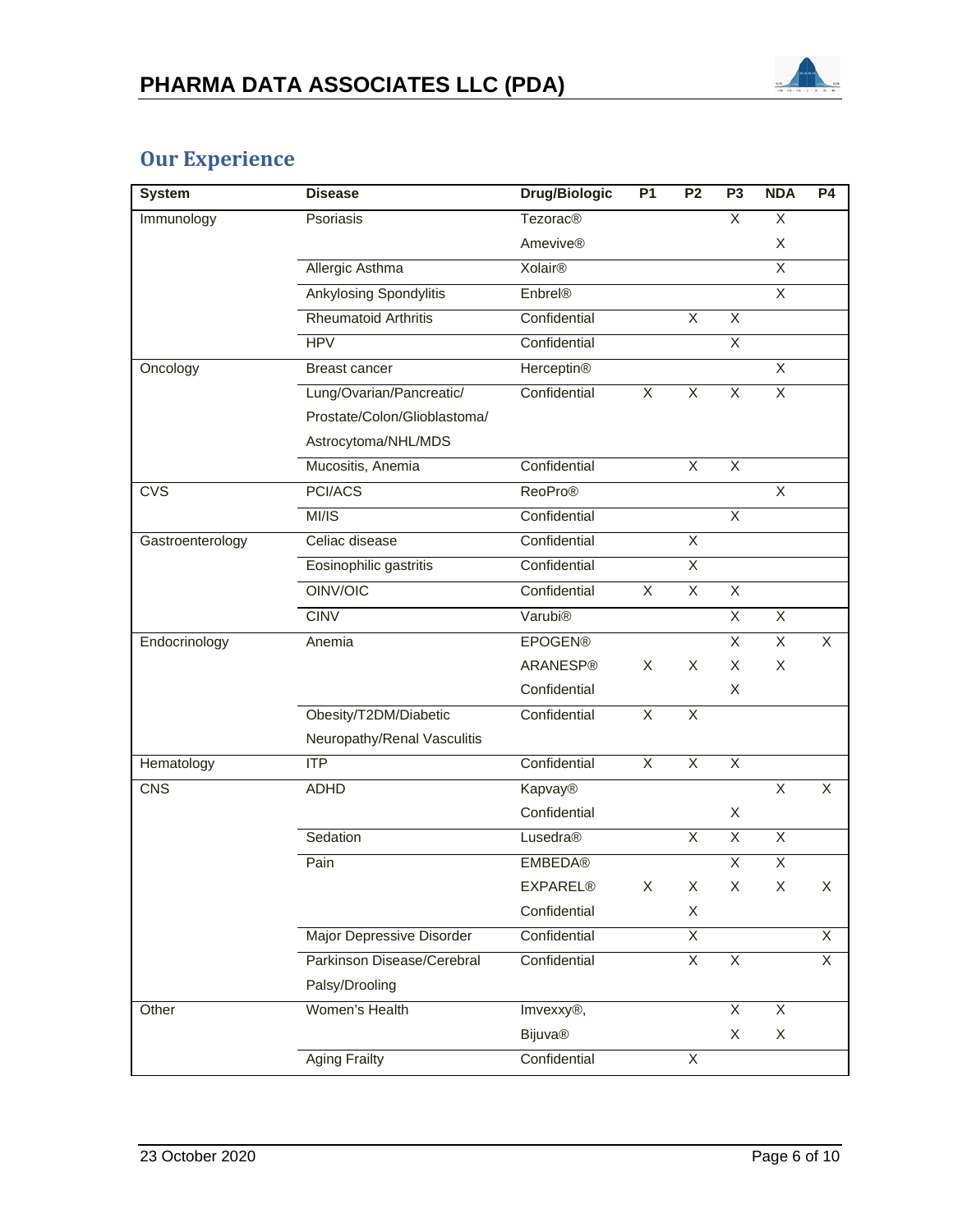# **PHARMA DATA ASSOCIATES LLC (PDA)**



# <span id="page-7-0"></span>**Curriculum Vitae of the President**

## **Chao Wang, PhD, President and Principal Statistician**

#### **SKILLS**

- Write, submit and defend relevant sections of BLAs/NDAs and protocols of all development phases
- Prepared or reviewed over 15 NDAs/BLAs as the primary company statistician or the FDA statistician
- Built and managed Biometrics (Statistics, Programming, and Data Management) departments
- Provide sample size calculations, study design and endpoints selection, EDC vendor selection, eCRF and CDSIC database design, SAP/DMP development, SAS programming for TLFs, and CSR review
- Provide group sequential trial design, futility analysis, non-inferiority design, survival analysis, mixed effects models, and missing data imputation
- Conversant in oncology, analgesic/sedation, dermatology, immunology, nephrology, cardiac, and CNS disease areas and current study design

#### **PROFESSIONAL EXPERIENCE**

#### **President and Principal Statistician - Pharma Data Associates, June 2011 – Present**

- Manage PDA to provide full biostatistics support for the clients' phase 3 development programs, including CRF design, SAPs for studies and SAPs for ISS/ISE development, data review, statistical programming for tables/listings/figures, and report review
- Generate patient profile plots to assist client physicians for the data interpretation and FDA presentation
- Consult biopharmaceutical companies for phase 3 designs and the overall development program
- Act as the client's internal statistician, assist in the trial design, protocol development, CRF, SAP/TFL shells, database, TFL, and CSR review for phase 1, 2 and 3 studies, conduct exploratory analysis to address ad hoc questions
- Generate subject and kit randomization schedules
- Sit in the data monitoring committees (DMC) for multiple phase 1 and 2 trials

#### **Senior Director, Biometrics – Shionogi, 2010 – June 2011**

- Built and managed the US Biometrics department for the clinical development
- Saved 50% cost by recommending the termination of a phase 2b trial and its extension trial based on a statistical futility analysis
- Supported the negotiation with the FDA for a package insert and provided critical input for the ISS/ISE of an NDA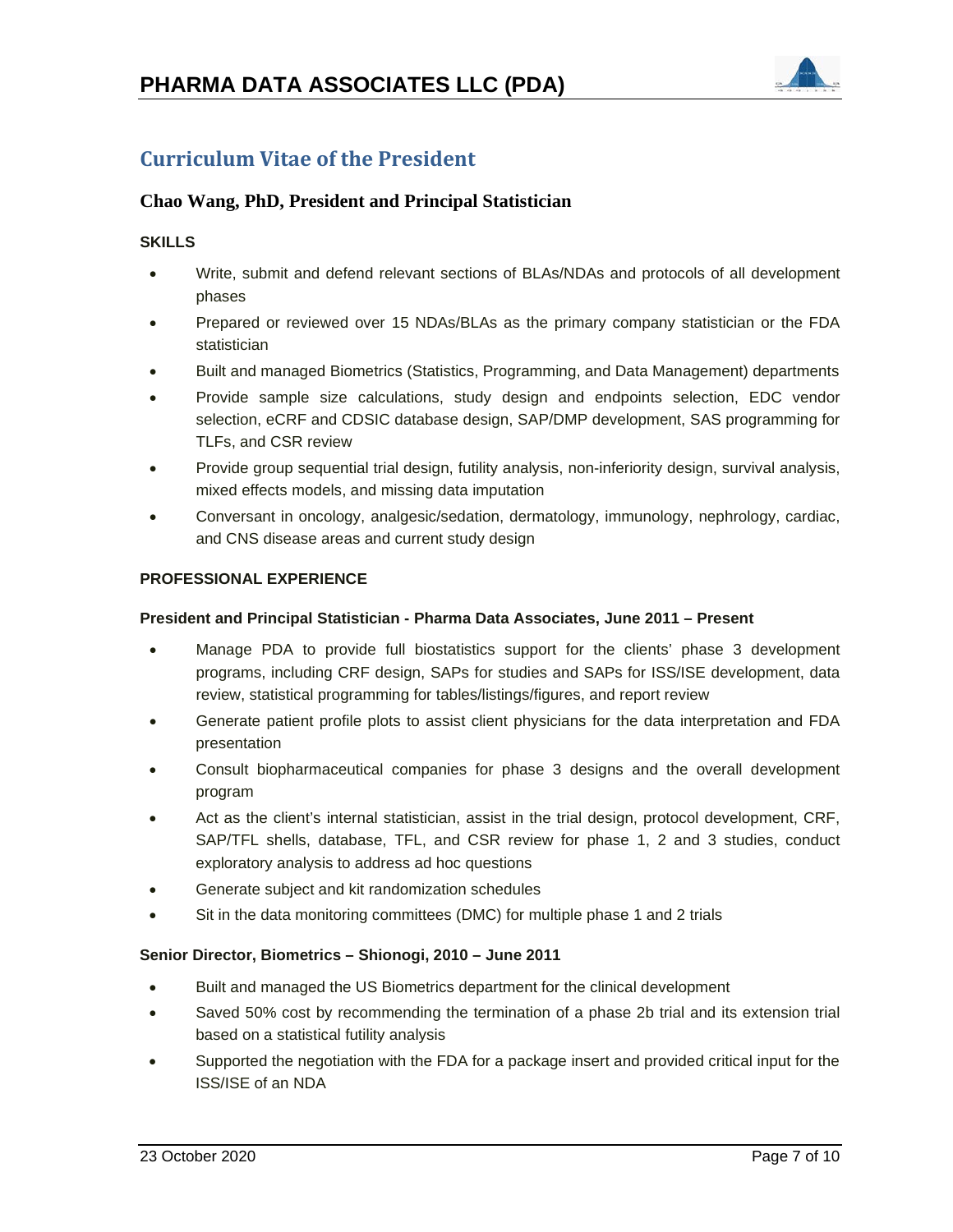

#### **Executive Director, Biometrics - Abraxis BioScience, 2009 – 2010**

#### **Senior Director, Biometrics – Pfizer/legacy King/legacy Alpharma, 2008 –2009**

- Rescued an incomplete NDA submission with a new ISS, new statistics data package compliant to the FDA requirement, and revised CTD Sections 2.5, 2.7.2, 2.7.3 and 2.7.4
- Reduced re-submission time line for the NDA by 4 months
- Assisted the CMO FDA presentation with patient profile plots and won the FDA approval

#### **Senior Director, Biometrics - Eisai/legacy MGI/legacy Guilford, 2003 – 2008**

- Built and managed the Biometrics department for the clinical development
- Prepared the ISS/ISE, CTD, and the statistics data package in CDISC format for an NDA submission
- Conducted multiple discussions with the FDA on non-inferiority study designs

#### **Mathematical Statistician - FDA CBER, 2001 – 2003**

- Reviewed 70 BLAs, INDs, and IDEs
- Represented the FDA at the advisory committee meetings
- Designed patient profile plots, a graphical data review tool, for the medical officers

#### **Project Statistician - Amgen, 1995 – 2001**

• Prepared 2 BLAs and negotiated with the FDA for the package insert

#### **Biostatistician - Allergan, 1992 – 1995**

• Assisted the phase 3 study designs and ISS/ISE for 2 NDAs

#### **EDUCATION**

• Ph.D. in Biostatistics, 1992, School of Public Health, UCLA

#### **AWARDS**

• Four FDA Outstanding Service Awards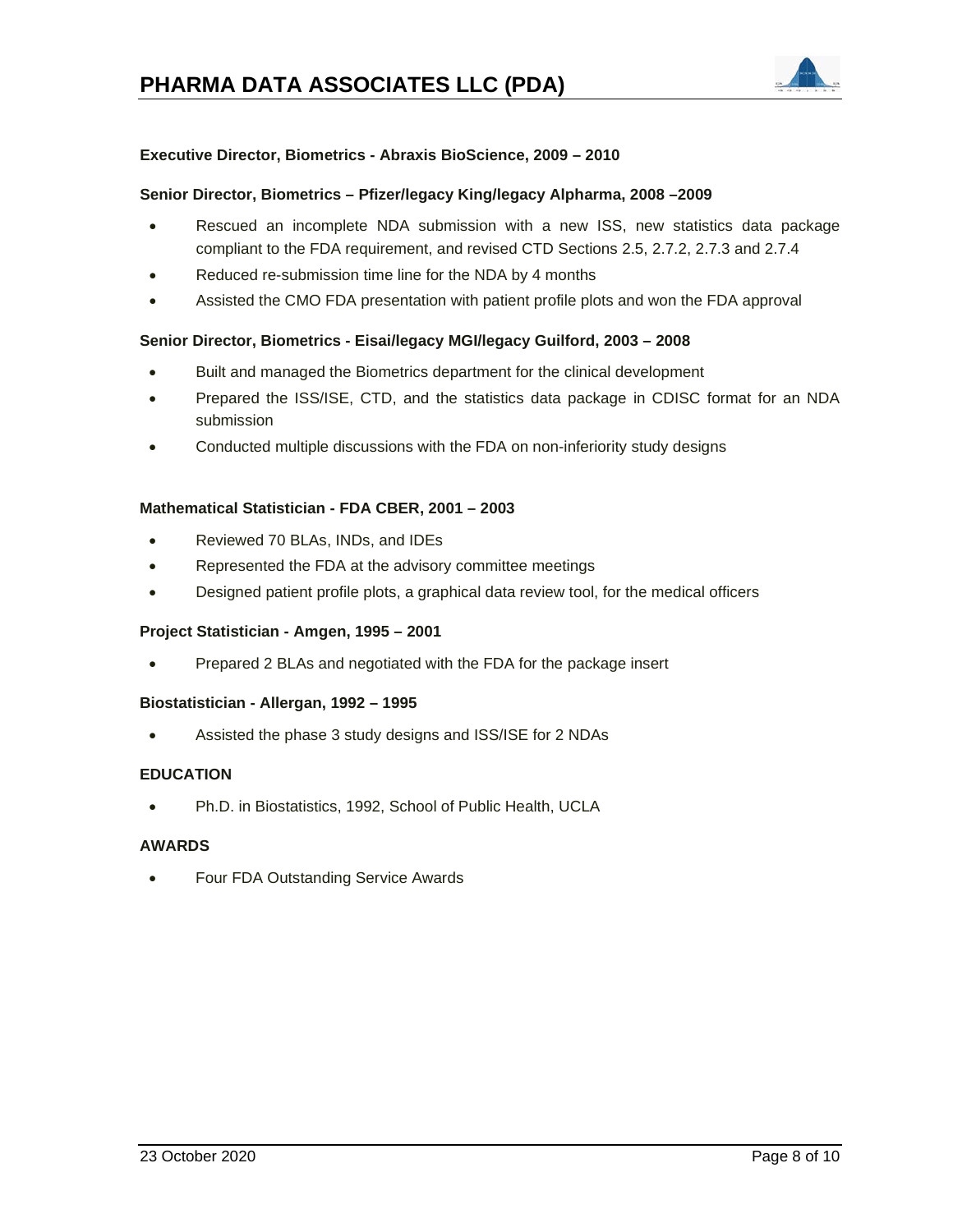

# <span id="page-9-0"></span>**Select List of SOPs and WIs PDA Developed and Follow**

| <b>Name</b>   | <b>Type</b> | <b>Title</b>                                                                                                              |
|---------------|-------------|---------------------------------------------------------------------------------------------------------------------------|
| AD-01         | SOP         | Creation, Approval, Distribution, and Training of Standard Operating Procedures                                           |
| AD-02         | <b>SOP</b>  | <b>Confidential Agreement and Employment</b>                                                                              |
| $IT-01$       | <b>SOP</b>  | Computer System Configuration and Testing                                                                                 |
| $IT-02$       | <b>SOP</b>  | Back Up, Restore, and Archive Network Files                                                                               |
| $IT-03$       | <b>SOP</b>  | PC and Network Folder Structure                                                                                           |
| $IT-04$       | <b>SOP</b>  | SAS System Installation and Operational Qualification                                                                     |
| $IT-05$       | <b>SOP</b>  | File Transfer To/From Pharma Data Associates                                                                              |
| <b>PG-01</b>  | <b>SOP</b>  | Statistical Deliverable Life Cycle Management                                                                             |
| <b>PG-01a</b> | WI          | Requirements, specifications, development, QC/Validation, and change control of CDISC<br><b>SDTM Datasets</b>             |
| <b>PG-01b</b> | WI          | Guidelines for Annotating and Bookmarking submission ready CRFs for SDTM                                                  |
| <b>PG-01c</b> | WI          | Requirements, specifications, development, QC/Validation, and change control of CDISC<br><b>ADaM or Analysis Datasets</b> |
| <b>PM-01</b>  | SOP         | <b>Project Master File</b>                                                                                                |
| ST-01         | <b>SOP</b>  | <b>Biostatistics Protocol Development and Review</b>                                                                      |
| ST-02         | SOP         | Generation and Distribution of Randomization Information for Clinical Trials                                              |
| ST-03         | SOP         | Development of the Statistical Analysis Plan                                                                              |
| ST-04         | SOP         | Writing Statistical Methods and Results for Clinical Trials                                                               |
| ST-05         | <b>SOP</b>  | Locking/Unlocking Clinical Trial Database                                                                                 |
| ST-06         | <b>SOP</b>  | Unblinding of Study Treatment                                                                                             |